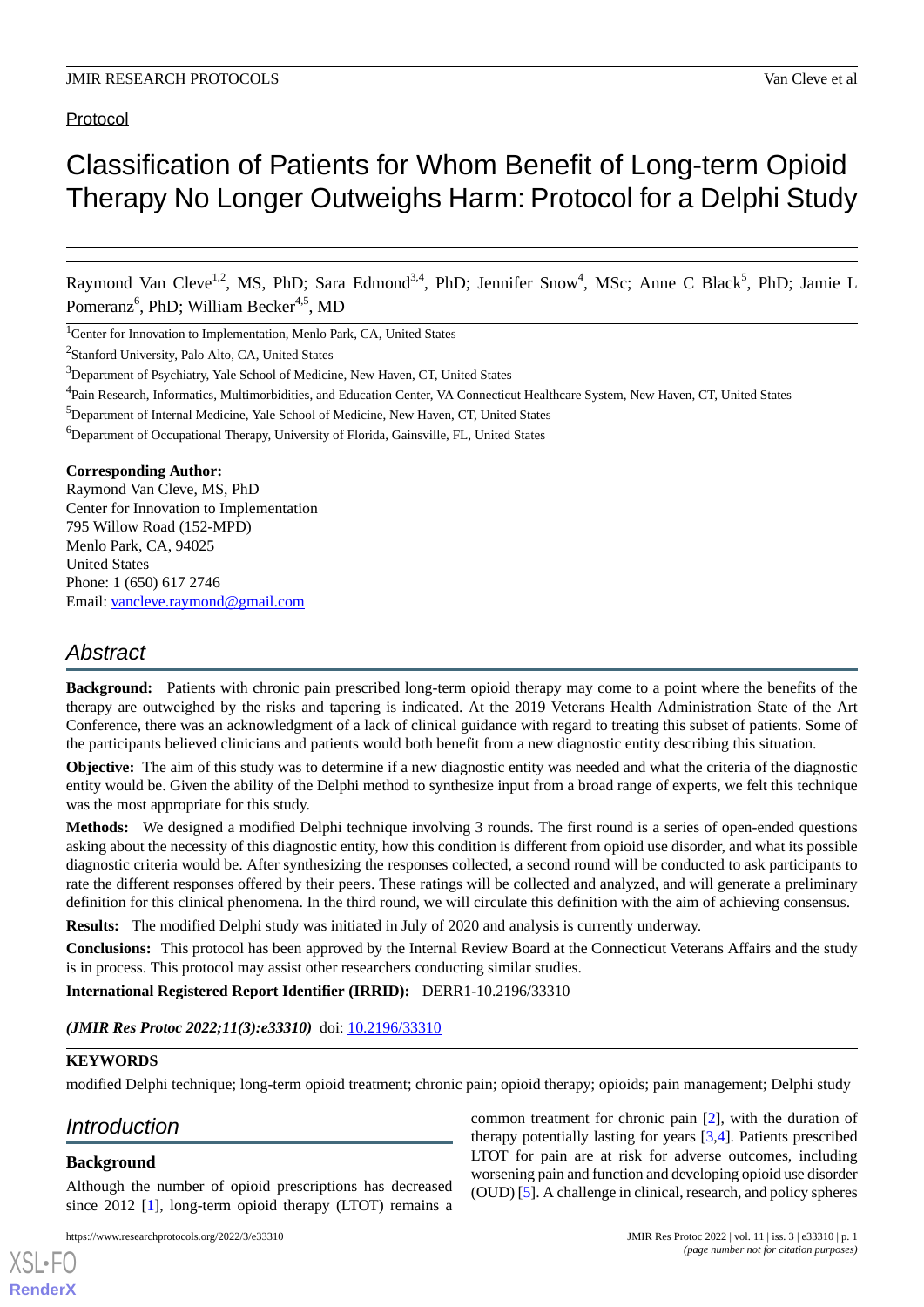is determining whether and how to apply the Diagnostic and Statistical Manual of Mental Disorders, Fifth Edition (DSM-5)'s OUD criteria to patients receiving LTOT for whom benefit is no longer outweighing harm and tapering is thus indicated per consensus guidelines [[6](#page-5-5)[-8](#page-5-6)]. The DSM-5 criteria for OUD are designed to identify a condition in which patients have compulsive use of opioids leading to adverse consequences and do not necessarily have comorbid chronic pain [[9\]](#page-5-7).

Thus, some experts have argued that a new diagnostic entity specifically intended for patients on LTOT for whom harm is outweighing benefit would help advance research and clinical care. These experts believe concurrent opioid dependence and chronic pain are more than the sum of their parts, and a new diagnostic entity could address this complexity [\[10](#page-5-8)], something clinicians and researchers have struggled with in using the OUD diagnosis on its own. During the 2019 Veterans Health Administration (VHA) Health Services Research and Development (HSR&D) State of the Art (SOTA) Conference, consensus emerged on the need for a Delphi study to understand if a new diagnostic entity is needed and, if so, to develop consensus on its criteria and characteristics [[11\]](#page-5-9). The modified Delphi method is designed to gain consensus on a discrete topic that does not yet have a clear definition [[12\]](#page-5-10) and has been used in previous studies concerning OUD. Given the problem articulated during the SOTA Conference, this method lends itself well to investigating a problem of this complexity [[13,](#page-5-11)[14\]](#page-5-12). The aim of this paper is to describe the protocol for a Delphi study to explore the need for and criteria of a new diagnostic entity characterizing the clinical scenario of benefit no longer outweighing harm of LTOT for chronic pain.

# **Study Objectives**

The objectives of this Delphi study are to (1) explore perspectives on the merits of creating a new diagnostic entity, separate from but not replacing OUD, that better characterizes the scenario of benefits no longer outweighing harm of LTOT for chronic pain and (2) develop consensus on its definition and

diagnostic criteria. We will present questions in an open-ended format to avoid bias and allow the responses of the participants to guide the analysis.

# *Methods*

# **Overview**

The Delphi method is well suited for surveying expert panels to gain consensus on a clinical problem that is not well defined and determine the defining elements of that problem. Consistent with other related studies, we will conduct the Delphi study remotely to promote independent contribution and avoid "bandwagon" or "halo" effects, and generate as many ideas as possible from each individual contributor [\[15](#page-5-13)]. The halo effect refers to an instance where a positive response given by a member of a panel influences subsequent responses [[16\]](#page-5-14) and the bandwagon effect is when one theme identified by a member of a panel alters subsequent responses [\[17](#page-5-15)]. Given the structure of the Delphi method, we were not concerned about these biases occurring.

The Delphi study flow is shown in [Figure 1](#page-2-0). The first round of this Delphi process will have a screening question, described below, and will then elicit responses to open-ended questions on the potential new diagnostic entity. Once these responses are collected, they will be analyzed using rapid qualitative matrix and content analysis [\[18](#page-5-16)[-20](#page-5-17)]. Results from the qualitative analysis will summarize expert-proposed diagnostic criteria that will be evaluated using numeric rating scales in round 2. Round 2 group statistics summarizing ratings of each proposed criterion (ie, means, standard deviation, the medians, and interquartile ranges) will be presented to the expert panel in round 3, when experts will be asked to review their previous ratings relative to the measures of central tendency, and to re-evaluate each item. Results from the third round will be summarized in accordance with the consensus criteria originally established prior to the initiation of the Delphi study.

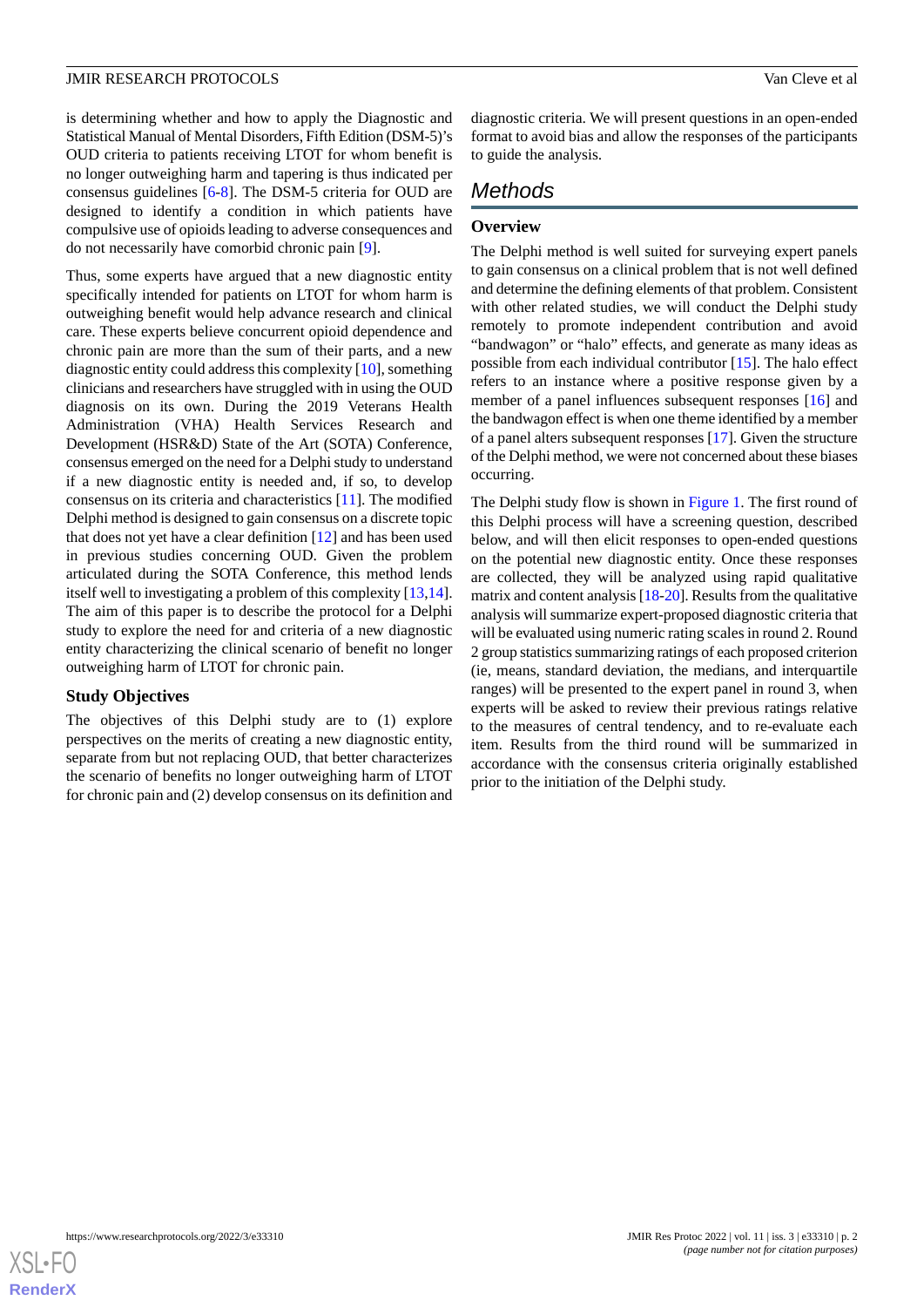<span id="page-2-0"></span>Figure 1. CONSORT flow diagram for a 3-round Delphi study.



#### **Selection of Delphi Participants and Inclusion Criteria**

As above, VHA HSR&D convened a 2-day SOTA Conference on effective pain management and opioid safety in September 2019. The purpose of the SOTA Conference was to convene a multidisciplinary group of experts to help HSR&D develop specific research priorities related to increasing access to medications for OUD, managing LTOT for pain including tapering, and treating co-occurring pain and substance use disorders [[21\]](#page-5-18). To ensure as robust a process as possible, HSR&D invited a diverse array of subject matter experts from within and outside the VHA with expertise in pain, OUD, opioid safety, and clinical research representing the following disciplines: general internal medicine, psychology, addiction medicine, addiction psychiatry, nursing, pharmacy, pain medicine, neurology, clinical epidemiology, health services research, and health policy. We will recruit participants for the Delphi study from the list of invitees to the SOTA Conference

(N=70). We explicitly chose to recruit invitees rather than participants in the SOTA Conference as we did not want to exclude the perspectives of experts who arbitrarily were unavailable to attend the SOTA Conference.

We set a date for the completion of each round of the Delphi study and will send out regular reminders to participants who have not completed that round to try to minimize attrition. We do not anticipate significant attrition given that many of the participants are already collaborating on similar projects and have voiced an interest in participating in this type of study. However, if we observe significant attrition (eg,  $>20\%$ ), we will consider alternative data collection methods such as offering to conduct data collection via phone.

[XSL](http://www.w3.org/Style/XSL)•FO **[RenderX](http://www.renderx.com/)**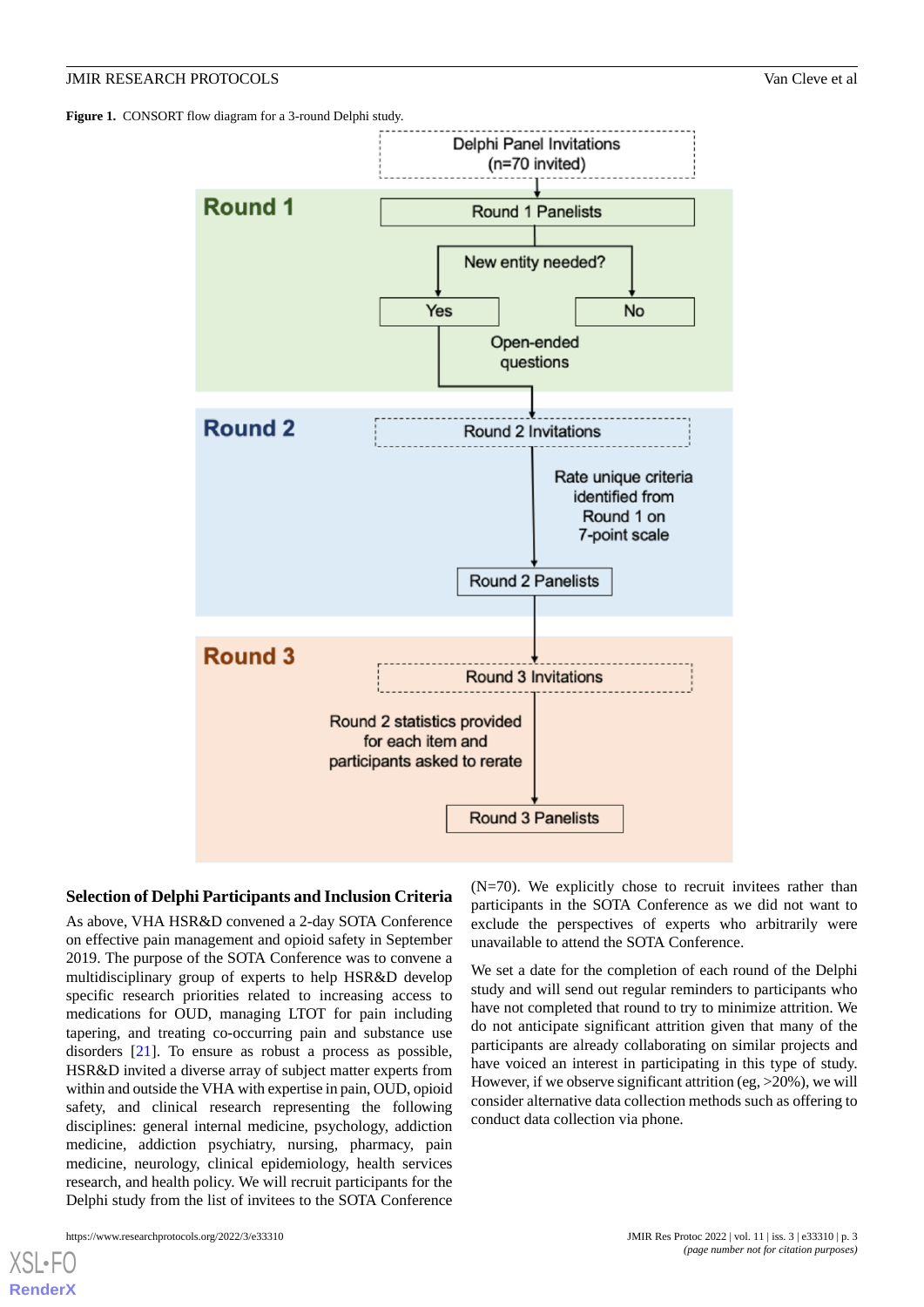#### *Overview*

All 3 rounds of the survey will be administered by Qualtrics XM (Qualtrics International Inc), which has been licensed to our research team through Yale University. We will send individual emails to participants explaining the Delphi process and why they were selected to participate. In the email, we will acknowledge the discussion at the 2019 VHA HSR&D SOTA Conference that prompted this study. The survey will contain a link to the DSM-5 criteria for OUD for participant reference. We will allow approximately 1 month to complete each round, with some reminder emails if necessary.

#### *Round 1*

#### **Aim**

<span id="page-3-0"></span>The aims of round 1 are as follows: (1) to understand the various expert perspectives on the merits of creating a separate diagnostic entity and (2) to gather information about the defining

**Textbox 1.** Questions included in round 1 of this Delphi study.

Note: Questions 2-9 were only asked of those who said "yes" to question 1.

- 1. Do you think a new diagnostic entity is needed for patients on long-term opioid therapy for pain that is related to but distinct from the Diagnostic and Statistical Manual of Mental Disorders, Fifth Edition's opioid use disorder definition? (yes/no)
	- If yes, please explain why. If no, please explain why not.
- 2. Please describe a person who would be diagnosed with Condition X (How did he or she present? What were they prescribed? How did the treatment course go? What behaviors manifest themselves over time? How is this person different from a person with opioid use disorder)?
- 3. How would you differentiate Condition X from opioid use disorder?
- 4. Please complete the sentence "Condition X is defined as \_\_\_\_"
- 5. Please list the diagnostic criteria for Condition X:
- 6. Should Condition X have different gradations (eg, mild, medium, severe)? (yes/no)
	- If yes, what gradations would you recommend? How would you distinguish between the different gradations?
	- If no, why not?
- 7. Is Condition X related to opioid use disorder? (yes/no)
	- If yes, how so?
- 8. What are the differences in how Condition X should be treated compared to opioid use disorder?
- 9. We have been using the term Condition X as a placeholder for ease of discussion. What do you think this condition should be called?

#### **Data Analysis**

[XSL](http://www.w3.org/Style/XSL)•FO **[RenderX](http://www.renderx.com/)**

*Round 2*

We will use rapid qualitative analysis [[20\]](#page-5-17) to summarize free-text, open-ended answers. Summaries of individual responses will be inputted into a data matrix that will be used to identify distinct concepts within each section of the survey. We will then perform a content analysis to assess the concentration of each concept and generate a list of potential diagnostic criteria. The list of potential diagnostic criteria will be the basis for the second round. We will only include criteria mentioned by at least two Delphi participants in the round 2 survey.

# **Aim**

The objective of the second round will be to begin building consensus on the potential criteria defining the proposed new diagnostic entity. We will ask the participants to evaluate and rate the relevance of each criterion to the diagnostic entity. The experts will have the opportunity to critique the initial responses (that have been analyzed and reformatted) and suggest the criteria that should be retained.

#### **Data Collection**

The round 2 survey will list each potential criterion and ask participants to answer, "to what extent do you agree that each

characteristics of the clinical phenomenon requiring operationalization, as well as information about how the phenomenon relates to OUD via several open-ended questions. We designed a survey that will take approximately 25-30 minutes to complete. Questions such as "Please describe a person who would be diagnosed with Condition X" are meant to prime participants to envision how these patients might present in a clinical setting. We also wanted to encourage participants to consider the bounds of this condition, defining both what it is and what it is not.

#### **Data Collection**

The round 1 survey can be found in [Textbox 1](#page-3-0). To meet aim 1, we will use the question, "Do you think a new diagnostic entity is needed for patients who have been taking opioids and for whom the potential harms of the therapy outweigh the benefits of the therapy?" as a screening question; only participants who answer "yes" to this question will be invited to complete the rest of the survey. As shown in [Textbox 1](#page-3-0), the remainder of round 1 items are a mix of yes/no and free-text questions.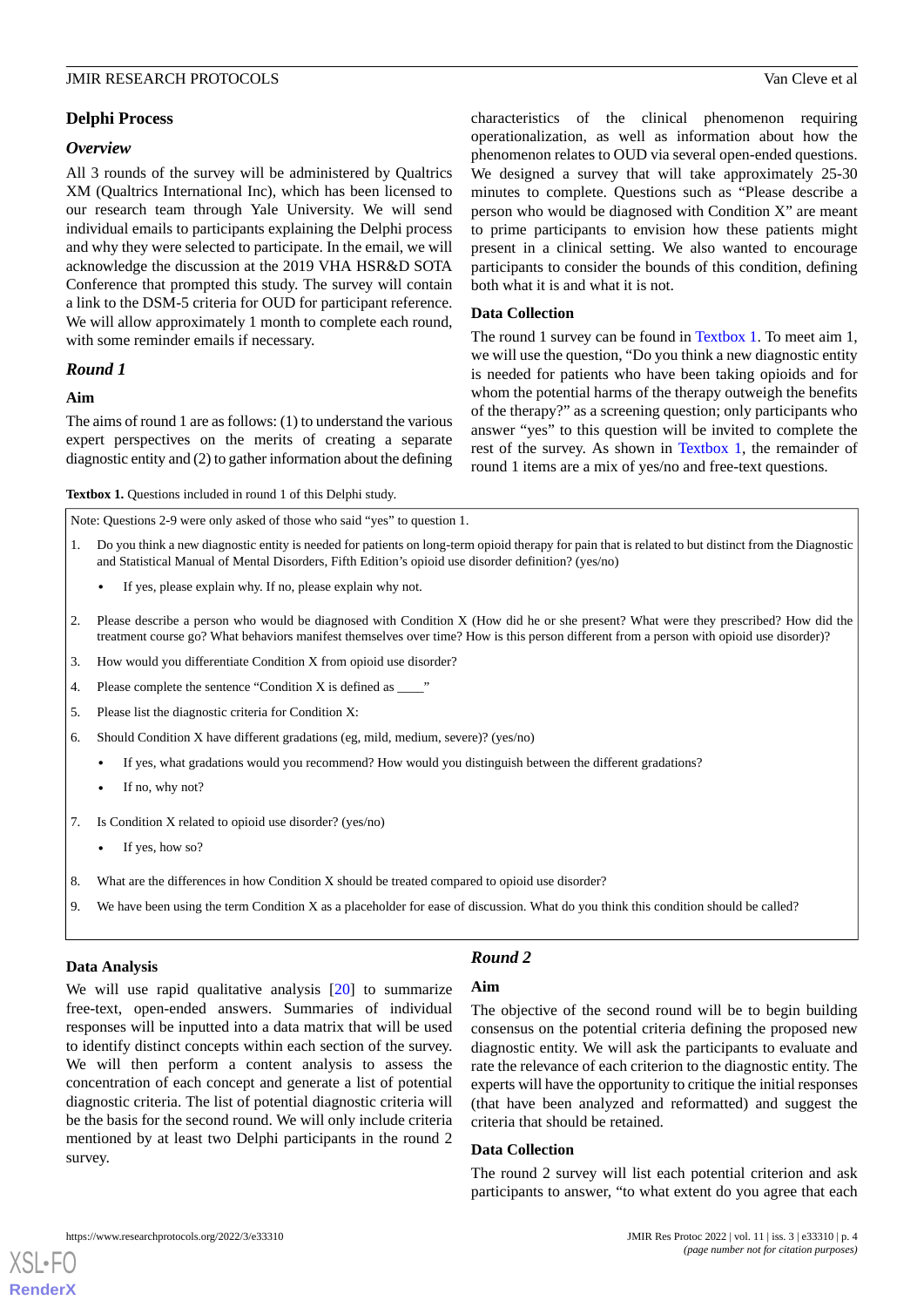of the following features/criteria should be included as a feature/criterion of Condition X?" Participants will answer on a 7-point Likert scale from "strongly disagree" to "strongly agree." We will also ask participants to comment on their preferred wording among alternatives, and provide suggestions for alternative wording for diagnostic criteria. Finally, we will ask participants to indicate their favored proposed names for the new diagnostic entity.

#### **Data Analysis**

For each item, we will calculate the mean, standard deviation, median, and interquartile range of ratings. We agreed a priori that diagnostic criteria with a median of 5 or greater will indicate consensus for inclusion, median scores between 3 and 5 will indicate the need for further exploration, and a median score below 3 will indicate that an item should not be included. We will use rapid qualitative analysis to explore the qualitative feedback. Qualitative feedback will be used to identify any additional potential criteria for inclusion in round 3.

#### *Round 3*

#### **Aim**

This final round will ask panelists to rerate potential criteria in the context of central tendency statistics in an effort to generate further consensus.

#### **Data Collection**

We will present to the group the mean, standard deviation, median, and interquartile range of ratings for each proposed criterion from round 2, along with that panelist's initial response on the 7-point Likert scale. Participants will be asked to rerate each item from round 2 and provide initial ratings for any additional items identified based on round 2 qualitative feedback.

# **Data Analysis**

Consistent with prior Delphi studies, items with a median of 5 or greater after round 3 will be recommended for inclusion in the criteria for the new diagnostic entity.

# **Ethics Approval**

This protocol was approved by the Institutional Review Board of VA Connecticut Healthcare System (approval number: 1624733-3).

# **Acknowledgments**

This work was partially supported by the Center for Innovation to Implementation at the Palo Alto VA Medical Center via the Office of Academic Affiliation's Big Data Scientist Training Enhancement Program and the Pain Research, Informatics, Medical Comorbidities, and Education Center of Innovation of the VA Connecticut Healthcare System.

This material is based on work supported by the Pain/Opioid Consortium of Research (CORE), funded by the Department of Veterans Affairs, Veterans Health Administration, Office of Research and Development, Health Services Research and Development.

We thank Brent Moore, PhD, Alicia Heapy, PhD, and Erin Krebs, MD, for their assistance with this work.

# **Disclaimer**

The views expressed in this publication do not represent the views of the Veterans Health Administration or the United States Government.



# *Results*

Data collection for round 1 began in July 2020; we have completed the first two rounds and are currently collecting round 3 data. We plan to publish qualitative findings from round 1 and overall findings from the entire study.

# *Discussion*

Herein, we describe a protocol for a Delphi study designed to develop criteria to characterize the phenomenon experienced by patients with chronic pain prescribed LTOT when benefits of the therapy no longer outweigh harms. The protocol uses rigorous methods to iteratively generate consensus among a diverse group of subject matter experts; as such, it holds promise in providing momentum forward on a topic that has become increasingly relevant during the United States'efforts to improve the safety of opioid prescribing, including tapering when harm outweighs benefit.

Criteria for the novel diagnostic entity may be used to standardize the definition of the new entity, promote targeted research, inform clinical practice guidelines for its treatment, and ultimately improve quality of care. The Delphi method provides the process to accomplish this goal by iteratively developing expert consensus regarding the definition of the entity and a preliminary list of its diagnostic criteria.

If consensus is achieved around a definition and list of criteria for a new diagnostic entity, the next steps may include convening a work group to refine the criteria and evaluating the criteria in practice with regard to sensitivity and specificity. Identification of an entity distinct from OUD could inform practice specific to that entity. Future work will include exploring best pathways for disseminating our findings to frontline clinicians who work with patients prescribed LTOT, and determining how to use our findings to inform future research, policy work, and clinical care, such as developing better treatments for patients with chronic pain prescribed LTOT and helping frontline clinicians assess and provide tailored treatment options.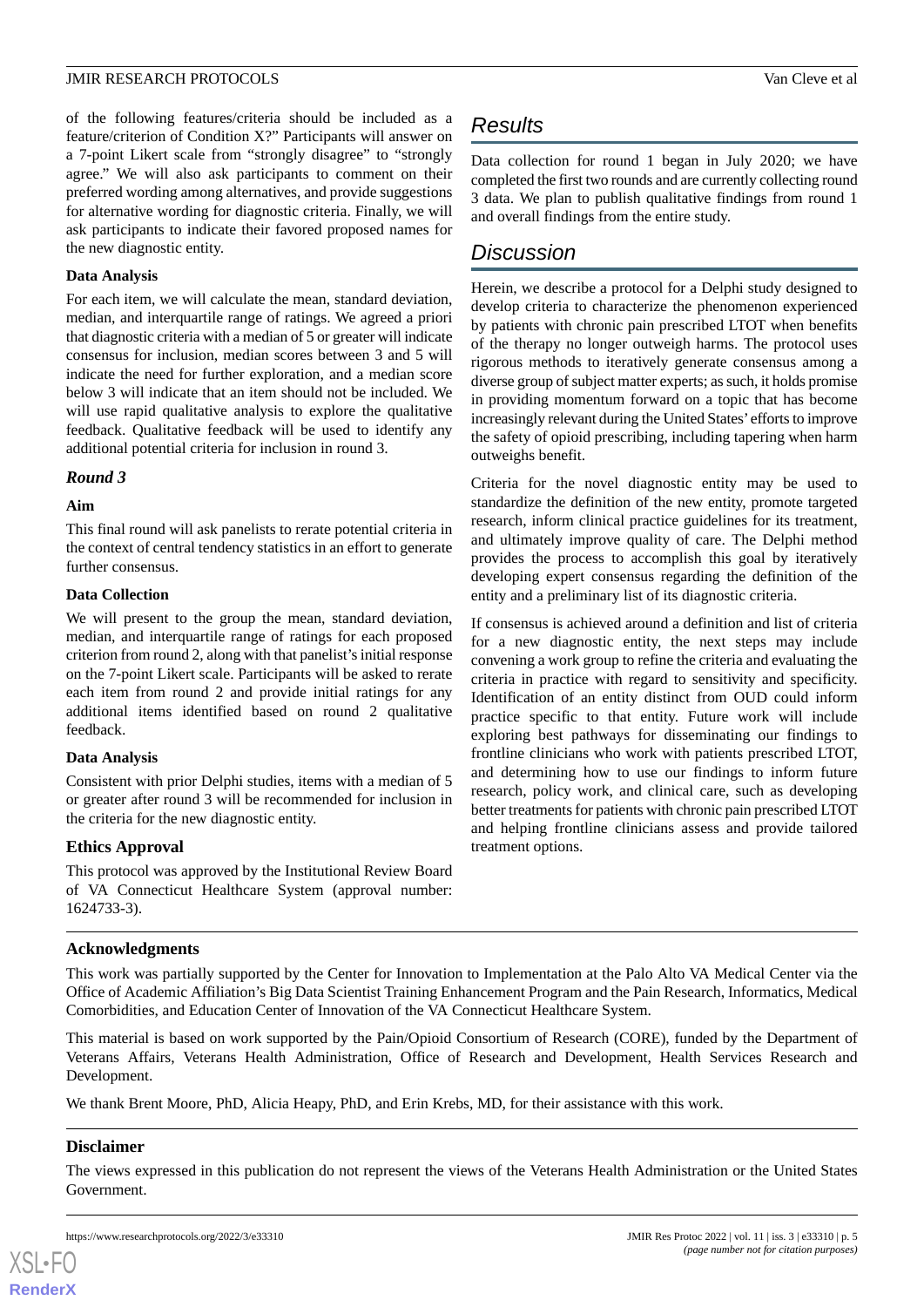# **Conflicts of Interest**

None declared.

# <span id="page-5-0"></span>**References**

- 1. Zhu W, Chernew ME, Sherry TB, Maestas N. Initial Opioid Prescriptions among U.S. Commercially Insured Patients, 2012-2017. N Engl J Med 2019 Mar 14;380(11):1043-1052 [\[FREE Full text\]](http://europepmc.org/abstract/MED/30865798) [doi: [10.1056/NEJMsa1807069\]](http://dx.doi.org/10.1056/NEJMsa1807069) [Medline: [30865798](http://www.ncbi.nlm.nih.gov/entrez/query.fcgi?cmd=Retrieve&db=PubMed&list_uids=30865798&dopt=Abstract)]
- <span id="page-5-2"></span><span id="page-5-1"></span>2. Ballantyne JC. Opioids for the Treatment of Chronic Pain: Mistakes Made, Lessons Learned, and Future Directions. Anesth Analg 2017 Nov;125(5):1769-1778. [doi: [10.1213/ANE.0000000000002500](http://dx.doi.org/10.1213/ANE.0000000000002500)] [Medline: [29049121](http://www.ncbi.nlm.nih.gov/entrez/query.fcgi?cmd=Retrieve&db=PubMed&list_uids=29049121&dopt=Abstract)]
- <span id="page-5-3"></span>3. Mojtabai R. National trends in long-term use of prescription opioids. Pharmacoepidemiol Drug Saf 2018 May 06;27(5):526-534. [doi: [10.1002/pds.4278](http://dx.doi.org/10.1002/pds.4278)] [Medline: [28879660\]](http://www.ncbi.nlm.nih.gov/entrez/query.fcgi?cmd=Retrieve&db=PubMed&list_uids=28879660&dopt=Abstract)
- <span id="page-5-4"></span>4. Barry DT, Marshall BD, Becker WC, Gordon AJ, Crystal S, Kerns RD, et al. Duration of opioid prescriptions predicts incident nonmedical use of prescription opioids among U.S. veterans receiving medical care. Drug Alcohol Depend 2018 Oct 01;191:348-354 [\[FREE Full text\]](http://europepmc.org/abstract/MED/30176548) [doi: [10.1016/j.drugalcdep.2018.07.008](http://dx.doi.org/10.1016/j.drugalcdep.2018.07.008)] [Medline: [30176548](http://www.ncbi.nlm.nih.gov/entrez/query.fcgi?cmd=Retrieve&db=PubMed&list_uids=30176548&dopt=Abstract)]
- <span id="page-5-5"></span>5. Frank JW, Lovejoy TI, Becker WC, Morasco BJ, Koenig CJ, Hoffecker L, et al. Patient Outcomes in Dose Reduction or Discontinuation of Long-Term Opioid Therapy: A Systematic Review. Ann Intern Med 2017 Aug 01;167(3):181-191 [[FREE Full text](https://www.acpjournals.org/doi/abs/10.7326/M17-0598?url_ver=Z39.88-2003&rfr_id=ori:rid:crossref.org&rfr_dat=cr_pub%3dpubmed)] [doi: [10.7326/M17-0598\]](http://dx.doi.org/10.7326/M17-0598) [Medline: [28715848\]](http://www.ncbi.nlm.nih.gov/entrez/query.fcgi?cmd=Retrieve&db=PubMed&list_uids=28715848&dopt=Abstract)
- 6. Manhapra A, Sullivan MD, Ballantyne JC, MacLean RR, Becker WC. Complex Persistent Opioid Dependence with Long-term Opioids: a Gray Area That Needs Definition, Better Understanding, Treatment Guidance, and Policy Changes. J Gen Intern Med 2020 Dec 06;35(Suppl 3):964-971 [[FREE Full text](http://europepmc.org/abstract/MED/33159241)] [doi: [10.1007/s11606-020-06251-w\]](http://dx.doi.org/10.1007/s11606-020-06251-w) [Medline: [33159241](http://www.ncbi.nlm.nih.gov/entrez/query.fcgi?cmd=Retrieve&db=PubMed&list_uids=33159241&dopt=Abstract)]
- <span id="page-5-6"></span>7. Card P. VA/DoD Clinical Practice Guideline for Opioid Therapy for Chronic Pain. Department Veterans Aff Department Defense. 2017. URL: [https://www.va.gov/HOMELESS/nchav/resources/docs/mental-health/substance-abuse/](https://www.va.gov/HOMELESS/nchav/resources/docs/mental-health/substance-abuse/VA_DoD-CLINICAL-PRACTICE-GUIDELINE-FOR-OPIOID-THERAPY-FOR-CHRONIC-PAIN-508.pdf) [VA\\_DoD-CLINICAL-PRACTICE-GUIDELINE-FOR-OPIOID-THERAPY-FOR-CHRONIC-PAIN-508.pdf](https://www.va.gov/HOMELESS/nchav/resources/docs/mental-health/substance-abuse/VA_DoD-CLINICAL-PRACTICE-GUIDELINE-FOR-OPIOID-THERAPY-FOR-CHRONIC-PAIN-508.pdf) [accessed 2022-02-16]
- <span id="page-5-8"></span><span id="page-5-7"></span>8. Dowell D, Haegerich TM, Chou R. CDC Guideline for Prescribing Opioids for Chronic Pain--United States, 2016. JAMA 2016 Apr 19;315(15):1624-1645 [\[FREE Full text\]](http://europepmc.org/abstract/MED/26977696) [doi: [10.1001/jama.2016.1464\]](http://dx.doi.org/10.1001/jama.2016.1464) [Medline: [26977696\]](http://www.ncbi.nlm.nih.gov/entrez/query.fcgi?cmd=Retrieve&db=PubMed&list_uids=26977696&dopt=Abstract)
- <span id="page-5-9"></span>9. American Psychiatric Association. Diagnostic and Statistical Manual of Mental Disorders. Vol. 5th. Washington, DC: American Psychiatric Association; 2013:540-546.
- 10. Manhapra A, Becker WC. Pain and Addiction: An Integrative Therapeutic Approach. Med Clin North Am 2018 Jul;102(4):745-763. [doi: [10.1016/j.mcna.2018.02.013\]](http://dx.doi.org/10.1016/j.mcna.2018.02.013) [Medline: [29933827\]](http://www.ncbi.nlm.nih.gov/entrez/query.fcgi?cmd=Retrieve&db=PubMed&list_uids=29933827&dopt=Abstract)
- <span id="page-5-11"></span><span id="page-5-10"></span>11. Becker WC, Krebs EE, Edmond SN, Lin LA, Sullivan MD, Weiss RD, et al. A Research Agenda for Advancing Strategies to Improve Opioid Safety: Findings from a VHA State of the Art Conference. J Gen Intern Med 2020 Dec 03;35(Suppl 3):978-982 [[FREE Full text](http://europepmc.org/abstract/MED/33145681)] [doi: [10.1007/s11606-020-06260-9\]](http://dx.doi.org/10.1007/s11606-020-06260-9) [Medline: [33145681](http://www.ncbi.nlm.nih.gov/entrez/query.fcgi?cmd=Retrieve&db=PubMed&list_uids=33145681&dopt=Abstract)]
- <span id="page-5-12"></span>12. Murray TJ. Delphi methodologies: A review and critique. Urban Systems 1979 Jan;4(2):153-158. [doi: [10.1016/0147-8001\(79\)90013-5](http://dx.doi.org/10.1016/0147-8001(79)90013-5)]
- <span id="page-5-13"></span>13. Merlin JS, Young SR, Azari S, Becker WC, Liebschutz JM, Pomeranz J, et al. Management of problematic behaviours among individuals on long-term opioid therapy: protocol for a Delphi study. BMJ Open 2016 May 06;6(5):e011619 [\[FREE](https://bmjopen.bmj.com/lookup/pmidlookup?view=long&pmid=27154486) [Full text\]](https://bmjopen.bmj.com/lookup/pmidlookup?view=long&pmid=27154486) [doi: [10.1136/bmjopen-2016-011619](http://dx.doi.org/10.1136/bmjopen-2016-011619)] [Medline: [27154486\]](http://www.ncbi.nlm.nih.gov/entrez/query.fcgi?cmd=Retrieve&db=PubMed&list_uids=27154486&dopt=Abstract)
- <span id="page-5-14"></span>14. Merlin JS, Young SR, Starrels JL, Azari S, Edelman EJ, Pomeranz J, et al. Managing Concerning Behaviors in Patients Prescribed Opioids for Chronic Pain: A Delphi Study. J Gen Intern Med 2018 Feb:33(2):166-176 [[FREE Full text](http://europepmc.org/abstract/MED/29204977)] [doi: [10.1007/s11606-017-4211-y\]](http://dx.doi.org/10.1007/s11606-017-4211-y) [Medline: [29204977](http://www.ncbi.nlm.nih.gov/entrez/query.fcgi?cmd=Retrieve&db=PubMed&list_uids=29204977&dopt=Abstract)]
- <span id="page-5-16"></span><span id="page-5-15"></span>15. Steinert M. A dissensus based online Delphi approach: An explorative research tool. Technological Forecasting and Social Change 2009 Mar;76(3):291-300. [doi: [10.1016/j.techfore.2008.10.006\]](http://dx.doi.org/10.1016/j.techfore.2008.10.006)
- 16. Nisbett RE, Wilson TD. The halo effect: Evidence for unconscious alteration of judgments. Journal of Personality and Social Psychology 1977;35(4):250-256. [doi: [10.1037/0022-3514.35.4.250](http://dx.doi.org/10.1037/0022-3514.35.4.250)]
- 17. Nadeau R, Cloutier E, Guay J. New Evidence About the Existence of a Bandwagon Effect in the Opinion Formation Process. International Political Science Review 2016 Jun 29;14(2):203-213. [doi: [10.1177/019251219301400204](http://dx.doi.org/10.1177/019251219301400204)]
- <span id="page-5-18"></span><span id="page-5-17"></span>18. Palinkas LA, Mendon SJ, Hamilton AB. Innovations in Mixed Methods Evaluations. Annu Rev Public Health 2019 Apr 01;40(1):423-442 [[FREE Full text](http://europepmc.org/abstract/MED/30633710)] [doi: [10.1146/annurev-publhealth-040218-044215\]](http://dx.doi.org/10.1146/annurev-publhealth-040218-044215) [Medline: [30633710\]](http://www.ncbi.nlm.nih.gov/entrez/query.fcgi?cmd=Retrieve&db=PubMed&list_uids=30633710&dopt=Abstract)
- 19. Nevedal AL, Reardon CM, Widerquist MA, Jackson GL, Cutrona SL, White BS, et al. Rapid Versus Traditional Qualitative Analysis Using the Consolidated Framework for Implementation Research (CFIR). Implementation Science 2021 Dec 06:1-15. [doi: [10.21203/rs.3.rs-137424/v1\]](http://dx.doi.org/10.21203/rs.3.rs-137424/v1)
- 20. Hamilton AB, Finley EP. Qualitative methods in implementation research: An introduction. Psychiatry Res 2019 Oct;280:112516 [\[FREE Full text\]](http://europepmc.org/abstract/MED/31437661) [doi: [10.1016/j.psychres.2019.112516\]](http://dx.doi.org/10.1016/j.psychres.2019.112516) [Medline: [31437661](http://www.ncbi.nlm.nih.gov/entrez/query.fcgi?cmd=Retrieve&db=PubMed&list_uids=31437661&dopt=Abstract)]
- 21. Becker WC, Humphreys K, Atkins D, Clancy CM. Mounting a Scientifically Informed Response to the Opioid Crisis in the Veterans Health Administration. J Gen Intern Med 2020 Dec;35(Suppl 3):883-885 [\[FREE Full text\]](http://europepmc.org/abstract/MED/33277686) [doi: [10.1007/s11606-020-06349-1\]](http://dx.doi.org/10.1007/s11606-020-06349-1) [Medline: [33277686\]](http://www.ncbi.nlm.nih.gov/entrez/query.fcgi?cmd=Retrieve&db=PubMed&list_uids=33277686&dopt=Abstract)

[XSL](http://www.w3.org/Style/XSL)•FO **[RenderX](http://www.renderx.com/)**